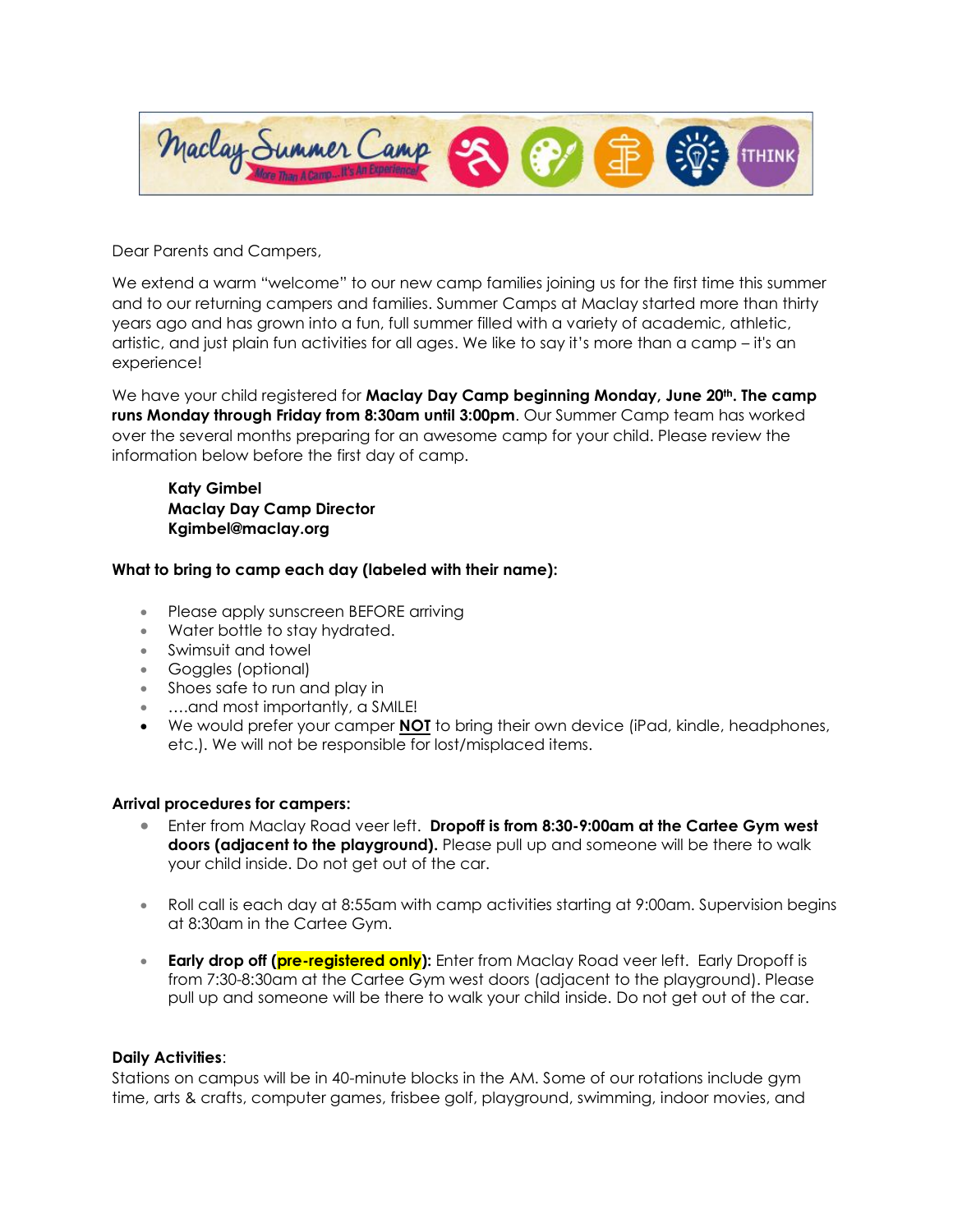scavenger hunts! Swimming in the Maclay pool is a daily activity. On the first day of camp, our lifeguard will require each camper to take a swim test where they swim the length of the pool. If they do not pass the swim test, they will not be able to fully go in the pool but would be able to sit on the edge with their group. If they do not pass the swim test, you are able to send in a life vest or floaties to help them, but they would be required to wear these at all times in the pool. This does not include tubes or pool noodles). We will take an afternoon off campus trip on Tuesdays, Wednesdays, Thursdays, and Fridays. Please see below for more information.

# **Snack & Lunch**

A morning snack will be provided for the campers. They will have choices of goldfish, Scooby Snacks, and cheese sticks (they can get all 3 options if they desire). If your child has special dietary restrictions or does not favor these choices, please send in your own snack. *While we have water fountains all over campus, I highly recommend sending in a labeled water bottle to help us stay hydrated! We have filling stations around campus to refill as needed.* **Lunch:** Lunch is included for campers in the Dining Hall.

Monday: Chicken Nuggets Tuesday: Cheese Pizza Wednesday: Hamburgers and/or Hot Dogs Thursday: Cheese pizza Friday: Turkey subs

#### **MONDAY: Pool Party**

**All campers will be given a swim test prior to free swim. Lifeguards will be on duty. ALSO: Manic Mondays with Momma P's Ice Cream Truck. They have items from \$2-5. Maclay does not provide this treat- if your child would like to purchase, they need to bring their own money.** 

**TUESDAY: Movie Day** We will head to the CMX Movie theater to watch a new release rated G or PG. Your child may bring money for the concession stand. Please have a conversation with your child beforehand as to what they can order (especially when it comes to sizes). We strongly encourage them to stick with size "small" or a "kids pack."

#### **WEDNESDAY: District 850:**

We are so excited to add this field trip! We will bowl for an hour (rental shoes included- **bring your socks!**) and then have an unlimited game card to play our hearts out (with no prize redemption). Because there will be no prize redemption, you will not need to send in any money for this trip. Everything is included!

#### **THURSDAY: Skating**

Admission & skate rental are included. Your child may either choose to skate **OR** do the indoor playground. If your child wants to do both, they need to bring an additional \$4. The Skate Mate rental is \$6. **Do not forget your socks**! You will need them for both skating and the indoor playground. **ALSO: Thirsty Thursdays with Kona Ice! They have snow cones from \$2-5. Maclay does not provide this treat- if your child would like to purchase, they need to bring their own money.** 

# **FRIDAY***:*

We will take an all-day trip to Wakulla Springs. For this, please have your child dressed already in their bathing suit when they arrive at camp. Pack an entire change of dry clothes. Your child